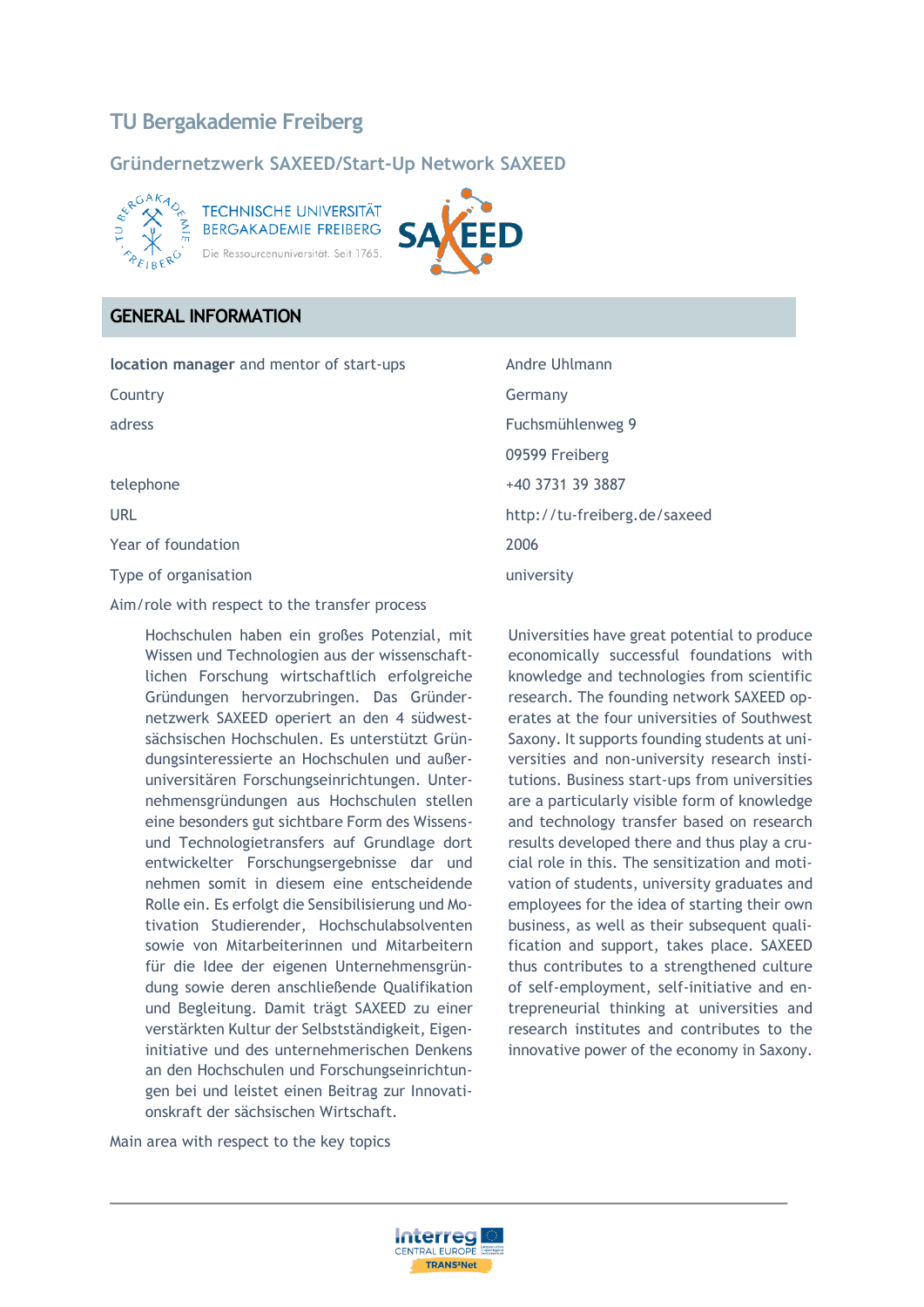Profillinien: Geo - Material - Energie - Umwelt Profile: geology, materials, energy, environment

Main contact person for transfer Stephan Meschke // Jonathan Engelhardt Telephone +49 3731 39-2209 // -4394

email transfer@tu-freiberg.de

## **OFFERED TRANSFER ACTIVITIES**

**Services in terms of the identification and description of innovative and economically applicable ideas**

- identification of current research results in research institutions, universities (e.g. using technology scouting)
- foster scientists in the description of the exploitable idea, focussed on its application in enterprise; preparation of transfer profiles
- technology assessment according to technical, legal and economic aspects, such as technology maturity level, patentability, standard conformity, necessary licensing procedures

## **Services in terms of the dissemination of innovative and economically applicable ideas**

### *publish and disseminate*

 user-oriented descriptions of the idea (technology), (such as technology offers and technology files): SAXEED-transfer profiles

### *publication modes and media*

- various print media
- data-bases, online platforms, websites introducing innovative ideas
- newsletters/RSS
- brokerage events (bringing together developers and potential users)/ meetings introducing economically applicable research results; events as founder week, technology round tables, founder breakfast etc.; goal: networking
- "Gründerhorizonte" (once a year); presentation of the work to the mayor, the rector, stakeholders; goal: awareness
- $\blacksquare$  services to bring together parties that could be relevant for the application of new ideas and technologies
- $\blacksquare$  implementation of meetings, workshops, conferences (e.g. for initiating and intensifying contacts between science and business, for discussing detailed information about innovative ideas and technologies): founder mentoring etc.
- sub-sequential evaluation of discussions between technology suppliers (similar to licensers) and technology users (similar to licensees), such as finding out whether the partners can go on discussing the technology/ results independently or need additional support
- organisation of topic-specific workshops, fairs or similar activities in order to foster special ideas

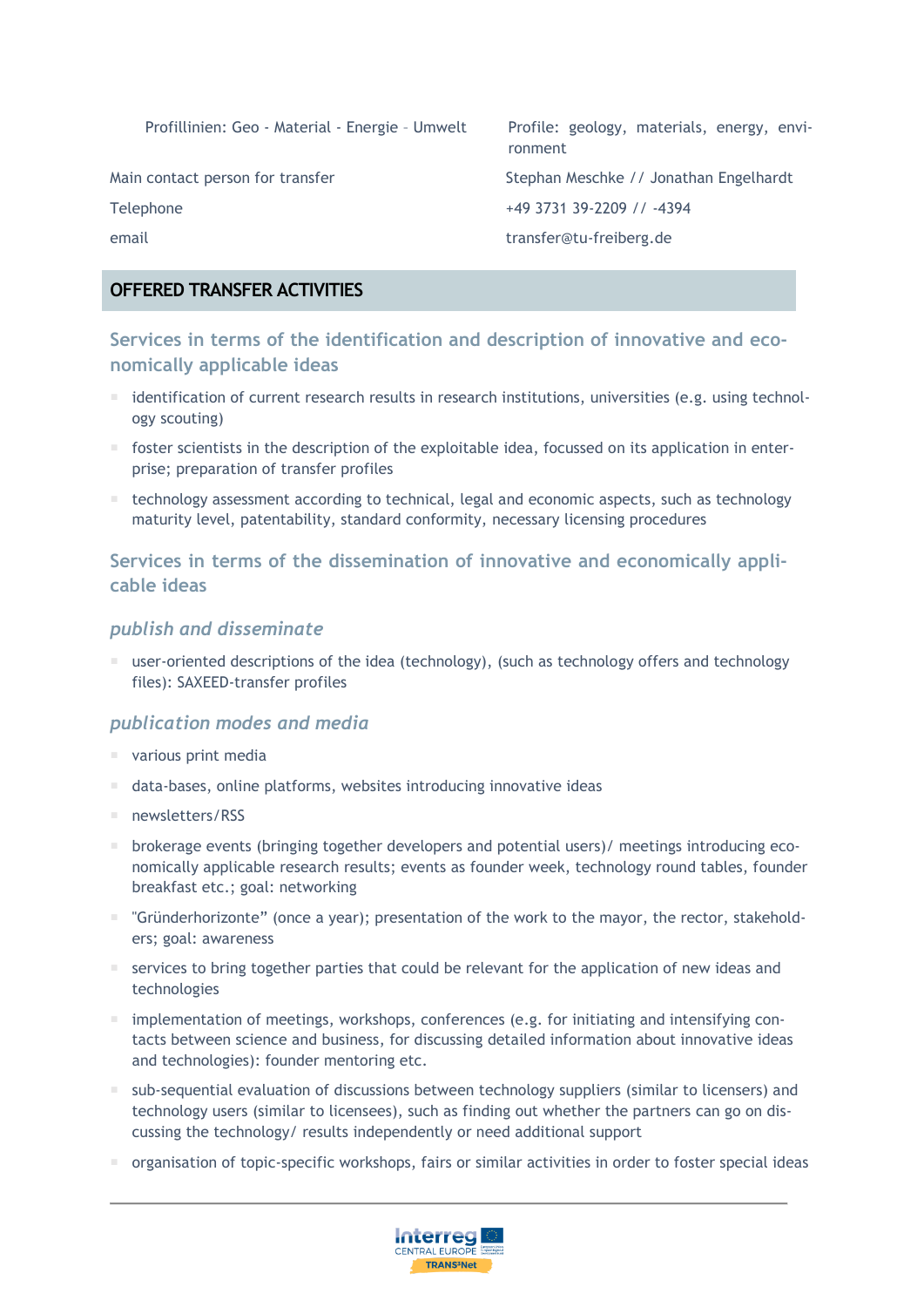initiating and presenting/ moderating bilateral and subject-specific discussions held by technology suppliers and potential users

## **Services in terms of the preparation of economic exploitation of an (innovative and economically applicable) idea/ technology**

- **boosting acquisition of financing or funding of the defined transfer (e.g. consulting, bringing po**tential partners together); start-up support: KfW, EXIST, SAB
- Evaluation of business ideas, business model development according to the Lean Startup approach
- concepts for and execution of qualification measures for the future personnel focussed on the exploitable idea/ technology (e.g. conceptual design and implementation of trainings, e-learning, workshops)
- initiation and supervision of the personnel exchanged between research facilities and enterprises
- Running the coworking space "Freiwerk" for the holistic support of the start-up projects

### **Services of the economic exploitation of innovative and economically applicable ideas**

supporting implementation of spin-offs based on innovative ideas/ technologies

## **Services in terms of collective advancement of innovative and economically applicable ideas resp. research fields**

 $\blacksquare$  initiation and implementation of tools that do not follow an institutional structure (networks, discussion groups, alliances, clusters); SAXEED network events

#### **Geographical area of transfer activities and services**

- regional: with regard to the place of residence of the founder
- national: possible, but not eligible

### **TARGET GROUPS**

#### **Kind of organisation**

 $\blacksquare$  predominantly organisations offering or developing innovative ideas/ new technologies

#### **Number of employees of target group organisation(s)**

- $\approx 10$
- $10 99$
- $100 499$